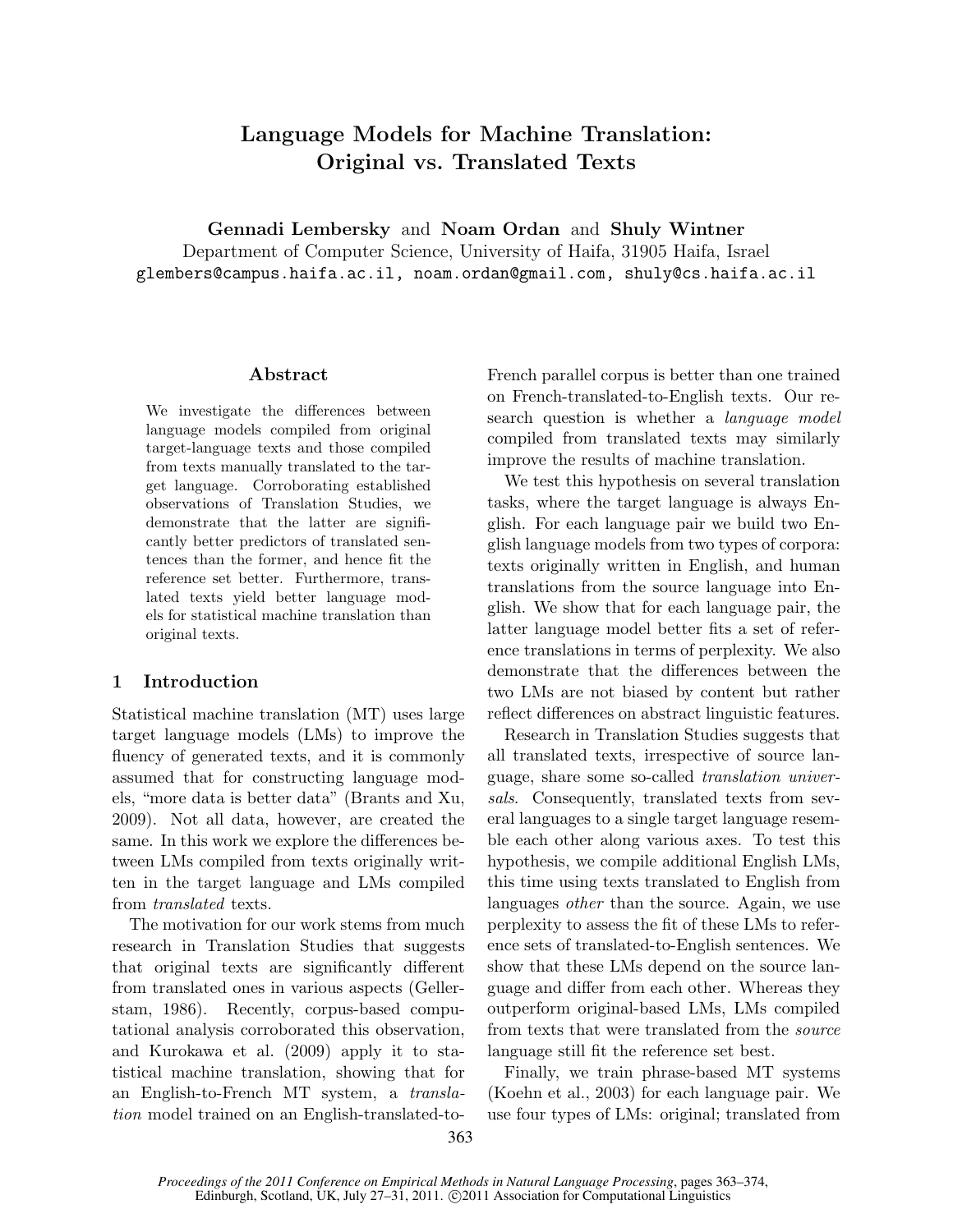the source language; translated from other languages; and a mixture of translations from several languages. We show that the translatedfrom-source-language LMs provide a significant improvement in the quality of the translation output over all other LMs, and that the mixture LMs always outperform the original LMs. This improvement persists even when the original LMs are up to ten times larger than the translated ones.

The main contributions of this work are therefore a computational corroboration of the hypotheses that

- 1. original and translated texts exhibit significant, measurable differences;
- 2. LMs compiled from translated texts better fit translated references than LMs compiled from original texts of the same (and much larger) size (and, to a lesser extent, LMs compiled from texts translated from languages other than the source language); and
- 3. MT systems that use LMs based on manually translated texts significantly outperform LMs based on originally written texts.

It is important to emphasize that translated texts abound: Many languages, especially lowresource ones, are more likely to have translated texts (religious scripts, educational materials, etc.) than original ones. Some numeric data are listed in Pym and Chrupala  $(2005)$ . Furthermore, such data can be automatically identified (see Section 2). The practical impact of our work on MT is therefore potentially dramatic.

This paper is organized as follows: Section 2 provides background and describes related work. We explain our research methodology and resources in Section 3 and detail our experiments and results in Section 4. Section 5 discusses the results and their implications.

# 2 Background and Related Work

Numerous studies suggest that translated texts are different from original ones. Gellerstam (1986) compares texts written originally in Swedish and texts translated from English into Swedish. He notes that the differences between them do not indicate poor translation but rather

a statistical phenomenon, which he terms translationese. He focuses mainly on lexical differences, for example less colloquialism in the translations, or foreign words used in the translations "with new shades of meaning taken from the English lexeme" (p.91). Only later studies consider grammatical differences (see, e.g., Santos (1995)). The features of translationese were theoretically organized under the terms laws of translation and translation universals.

Toury (1980, 1995) distinguishes between two laws: the law of interference and the law of growing standardization. The former pertains to the fingerprints of the source text that are left in the translation product. The latter pertains to the effort to standardize the translation product according to existing norms in the target language (and culture). Interestingly, these two laws are in fact reflected in the architecture of statistical machine translation: interference corresponds to the translation model and standardization to the language model.

The combined effect of these laws creates a hybrid text that partly corresponds to the source text and partly to texts written originally in the target language but in fact belongs to neither (Frawley, 1984). Baker (1993, 1995, 1996) suggests several candidates for translation universals, which are claimed to appear in any translated text, regardless of the source language. These include *simplification*, the tendency of translated texts to simplify the language, the message or both; and explicitation, their tendency to spell out implicit utterances that occur in the source text.

Baroni and Bernardini (2006) use machine learning techniques to distinguish between original and translated Italian texts, reporting 86.7% accuracy. They manage to abstract from content and perform the task using only morphosyntactic cues. Ilisei et al. (2010) perform the same task for Spanish but enhance it theoretically in order to check the simplification hypothesis. The most informative features are lexical variety, sentence length and lexical density.

van Halteren (2008) focuses on six languages from Europarl (Koehn, 2005): Dutch, English, French, German, Italian and Spanish. For each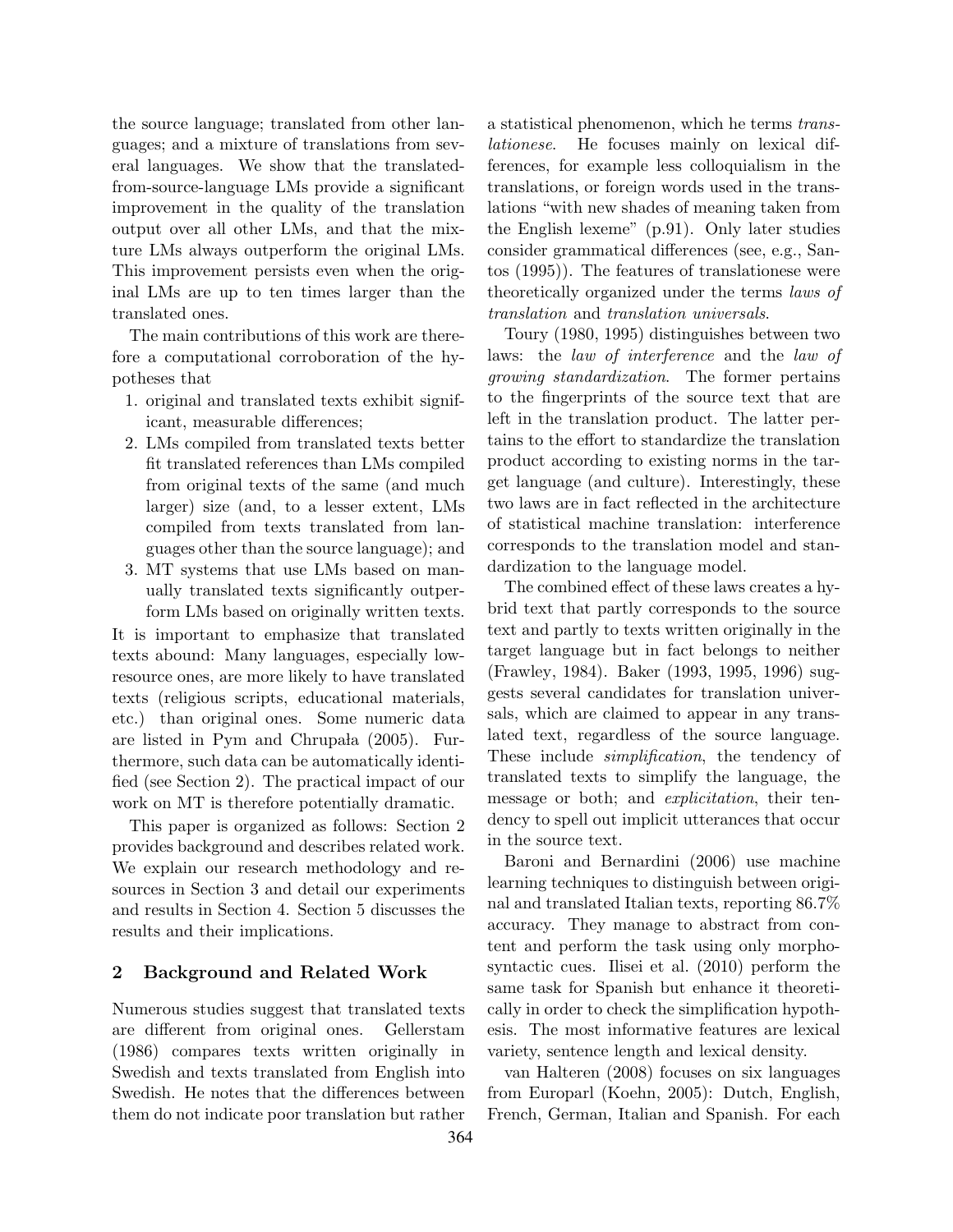of these languages, a parallel six-lingual subcorpus is extracted, including an original text and its translations into the other five languages. The task is to identify the source language of translated texts, and the reported results are excellent. This finding is crucial: as Baker (1996) states, translations do resemble each other; however, in accordance with the law of interference, the study of van Halteren (2008) suggests that translation from different source languages constitute different sublanguages. As we show in Section 4.2, LMs based on translations from the source language outperform LMs compiled from non-source translations, in terms of both fitness to the reference set and improving MT.

Kurokawa et al. (2009) show that the direction of translation affects the performance of statistical MT. They train systems to translate between French and English (and vice versa) using a French-translated-to-English parallel corpus, and then an English-translated-to-French one. They find that in translating into French it is better to use the latter parallel corpus, and when translating into English it is better to use the former. Whereas they focus on the translation model, we focus on the language model in this work. We show that using a LM trained on a text translated from the source language of the MT system does indeed improve the results of the translation.

## 3 Methodology and Resources

#### 3.1 Hypotheses

We investigate the following three hypotheses:

1. Translated texts differ from original texts;

2. Texts translated from one language differ from texts translated from other languages;

3. LMs compiled from manually translated texts are better for MT as measured using BLEU than LMs compiled from original texts.

We test our hypotheses by considering translations from several languages to English. For each language pair we create a reference set comprising several thousands of sentences written originally in the source language and manually translated to English. Section 3.4 provides details on the reference sets.

To investigate the first hypothesis, we train two LMs for each language pair, one created from original English texts and the other from texts translated into English. Then, we check which LM better fits the reference set.

Fitness of a LM to a set of sentences is measured in terms of *perplexity* (Jelinek et al., 1977; Bahl et al., 1983). Given a language model and a test (reference) set, perplexity measures the predictive power of the language model over the test set, by looking at the average probability the model assigns to the test data. Intuitively, a better model assigns higher probablity to the test data, and consequently has a lower perplexity; it is less surprised by the test data. Formally, the perplexity  $PP$  of a language model  $L$ on a test set  $W = w_1 w_2 ... w_N$  is the probability of W normalized by the number of words N Jurafsky and Martin (2008, page 96):

$$
PP(L, W) = \sqrt[N]{\prod_{i=1}^{N} \frac{1}{P_L(w_i|w_1 \dots w_{i-1})}}
$$
 (1)

For the second hypothesis, we extend the experiment to LMs created from texts translated from other languages to English. For example, we test how well a LM trained on Frenchto-English-translated texts fits the German-to-English reference set; and how well a LM trained on German-to-English-translated texts fits the French-to-English reference set.

Finally, for the third hypothesis, we use these LMs for statistical MT (SMT). For each language pair we build several SMT systems. All systems use a translation model extracted from a parallel corpus which is oblivious to the direction of the translation; and one of the abovementioned LMs. Then, we compare the translation quality of these systems in terms of the BLEU metric (Papineni et al., 2002).

## 3.2 Language Models

In all the experiments, we use SRILM (Stolcke, 2002) to train 4-gram language models (with the default backoff model) from various corpora. Our main corpus is Europarl (Koehn, 2005), specifically portions collected over years 1996 to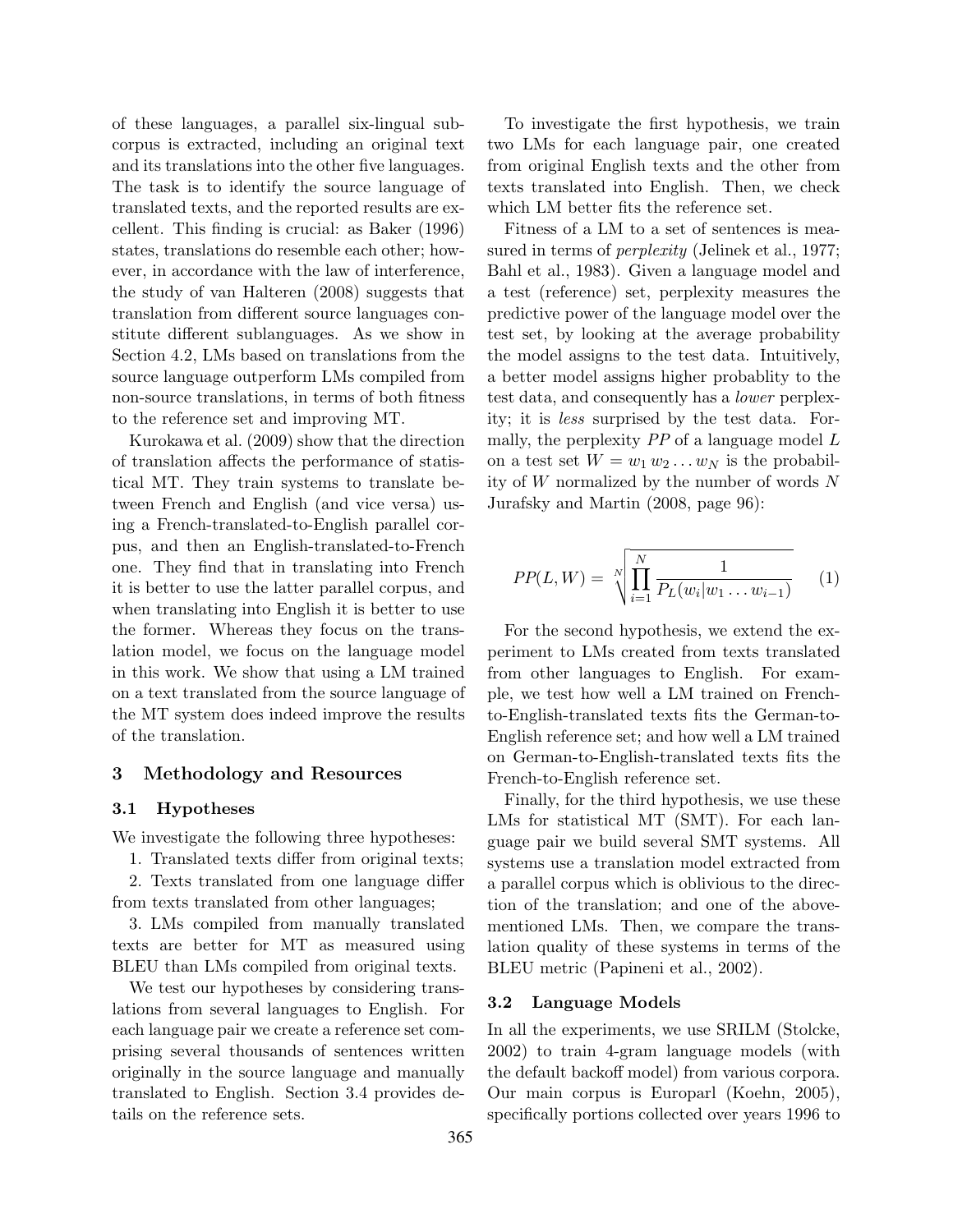1999 and 2001 to 2009. This is a large multilingual corpus, containing sentences translated from several European languages. However, it is organized as a collection of bilingual corpora rather than as a single multilingual one, and it is hard to identify sentences that are translated to several languages.

We therefore treat each bilingual sub-corpus in isolation; each such sub-corpus contains sentences translated from various languages. We rely on the language attribute of the speaker tag to identify the source language of sentences in the English part of the corpus. Since this tag is rarely used with English-language speakers, we also exploit the ID attribute of the speaker tag, which we match against the list of British members of the European parliament.

We focus on the following languages: German (DE), French (FR), Italian (IT), and Dutch (NL). For each of these languages, L, we consider the L-English Europarl sub-corpus. In each sub-corpus, we extract chunks of approximately 2.5 million English tokens translated from each of these source languages  $(T-L)$ , as well as sentences written originally in English (O-EN). The mixture corpus (MIX), which is designed to represent "general" translated language, is constructed by randomly selecting sentences translated from any language (excluding original English sentences). Table 1 lists the number of sentences, number of tokens and average sentence length, for each sub-corpus and each original language.

In addition, we use the Hansard corpus, containing transcripts of the Canadian parliament from  $1996-2007<sup>1</sup>$ . This is a bilingual French-English corpus comprising about 80% original English texts (EO) and about 20% texts translated from French (FO). We first separate original English from the original French and then, for each original language, we randomly extract portions of texts of different sizes: 1M, 5M and 10M tokens from the FO corpus and 1M, 5M, 10M, 25M, 50M and 100M tokens from the EO corpus; see Table 2.

| German-English                  |                                        |               |                             |  |  |
|---------------------------------|----------------------------------------|---------------|-----------------------------|--|--|
| Orig. Lang.                     | Sent's                                 | <b>Tokens</b> | Len                         |  |  |
| <b>MIX</b>                      | 82,700                                 | 2,325,261     | 28.1                        |  |  |
| $O$ -EN                         | 91,100                                 | 2,324,745     | 25.5                        |  |  |
| T-DE                            | 87,900                                 | 2,322,973     | 26.4                        |  |  |
| T-FR                            | $\overline{77},550$                    | 2,325,183     | 30.0                        |  |  |
| $\overline{T-IT}$               | 65,199                                 | 2,325,996     | 35.7                        |  |  |
| T-NL                            | 94,000                                 | 2,323,646     | 24.7                        |  |  |
|                                 | French-English                         |               |                             |  |  |
| Orig. Lang.                     | $\operatorname{Sent}'\operatorname{s}$ | <b>Tokens</b> | $\mathop{\rm Len}\nolimits$ |  |  |
| $\overline{\text{MIX}}$         | 90,700                                 | 2,546,274     | 28.1                        |  |  |
| $O$ -EN                         | 99,300                                 | 2,545,891     | 25.6                        |  |  |
| T-DE                            | 94,900                                 | 2,546,124     | 26.8                        |  |  |
| T-FR                            | 85,750                                 | 2,546,085     | 29.7                        |  |  |
| $\overline{T}$ -IT              | 72,008                                 | 2,546,984     | 35.4                        |  |  |
| T-NL                            | 103,350                                | 2,545,645     | 24.6                        |  |  |
| Italian-English                 |                                        |               |                             |  |  |
|                                 |                                        |               |                             |  |  |
| Orig. Lang.                     | Sent's                                 | <b>Tokens</b> | Len                         |  |  |
| <b>MIX</b>                      | 87,040                                 | 2,534,793     | 29.1                        |  |  |
| $\overline{\text{O-EN}}$        | 93,520                                 | 2,534,892     | 27.1                        |  |  |
| T-DE                            | 90,550                                 | 2,534,867     | 28.0                        |  |  |
| $\overline{T}$ -FR              | 82,930                                 | 2,534,930     | 30.6                        |  |  |
| T-IT                            | $\overline{69,270}$                    | 2,535,225     | 36.6                        |  |  |
| T-NL                            | 96,850                                 | 2,535,053     | 26.2                        |  |  |
|                                 | Dutch-English                          |               |                             |  |  |
| Orig. Lang.                     | $\operatorname{Sent}'\operatorname{s}$ | Tokens        | $\overline{\text{Len}}$     |  |  |
| <b>MIX</b>                      | 90,500                                 | 2,508,265     | 27.7                        |  |  |
| $O$ -EN                         | 97,000                                 | 2,475,652     | 25.5                        |  |  |
| T-DE                            | 94,200                                 | 2,503,354     | 26.6                        |  |  |
| T-FR                            | 86,600                                 | 2,523,055     | 29.1                        |  |  |
| $\overline{\text{T-}}\text{IT}$ | 73,541                                 | 2,518,196     | 34.2                        |  |  |

Table 1: Europarl corpus statistics

To experiment with a non-European language (and a different genre) we choose Hebrew (HE). We use two English corpora: The *original* (O-EN) corpus comprises articles from the International Herald Tribune, downloaded over a period of seven months (from January to July 2009). The articles cover four topics: news (53.4%), business (20.9%), opinion (17.6%) and arts (8.1%). The translated (T-HE) corpus consists of articles collected from the Israeli newspaper HaAretz over the same period of time. HaAretz is published in Hebrew, but portions of

<sup>&</sup>lt;sup>1</sup>We are grateful to Cyril Goutte, George Foster and Pierre Isabelle for providing us with an annotated version of this corpus.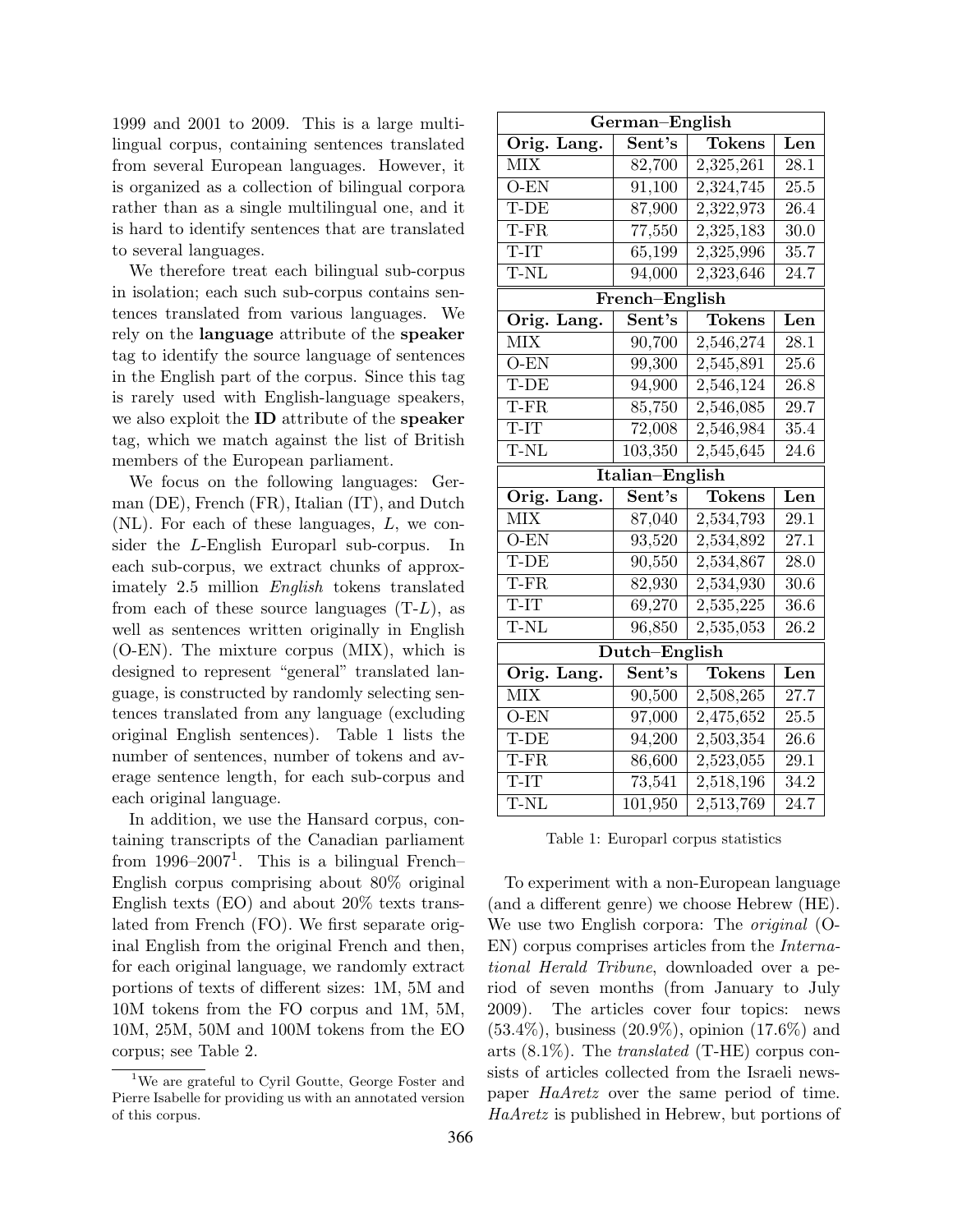| <b>Original French</b> |           |                         |       |  |  |
|------------------------|-----------|-------------------------|-------|--|--|
| <b>Size</b>            | Sent's    | Tokens                  | Len   |  |  |
| 1M                     | 54,851    | 1,000,076               | 18.23 |  |  |
| 5M                     | 276,187   | 5,009,157               | 18.14 |  |  |
| 10M                    | 551,867   | 10,001,716              | 18.12 |  |  |
|                        |           | <b>Original English</b> |       |  |  |
| <b>Size</b>            | Sent's    | Tokens                  | Len   |  |  |
| 1M                     | 54,216    | 1,006,275               | 18.56 |  |  |
| 5M                     | 268,806   | 5,006,482               | 18.62 |  |  |
| 10M                    | 537,574   | 10,004,191              | 18.61 |  |  |
| 25M                    | 1,344,580 | 25,001,555              | 18.59 |  |  |
| 50M                    | 2,689,332 | 50,009,861              | 18.60 |  |  |
| 100M                   | 5,376,886 | 100,016,704             | 18.60 |  |  |

Table 2: Hansard corpus statistics

it are translated to English. The O-corpus was downsized, so both corpora had approximately the same number of tokens in each topic. Table 3 lists basic statistics for these corpora.

| Hebrew-English                      |         |                              |  |  |
|-------------------------------------|---------|------------------------------|--|--|
| Orig. Lang.   Sent's   Tokens   Len |         |                              |  |  |
| O-EN                                | 135,228 | $3,561,559$   26.3           |  |  |
| T-HE                                |         | $147,227$   3,561,556   24.2 |  |  |

Table 3: Hebrew-to-English corpus statistics

### 3.3 SMT Training Data

To focus on the effect of the language model on translation quality, we design SMT training corpora to be oblivious to the direction of translation. Again, we use Europarl (January 2000 to September 2000) as the main source of our parallel corpora. We also use the Hansard corpus: We randomy extract 50,000 sentences from the original French sub-corpora and another 50,000 sentences from the original English sub-corpora. For Hebrew we use the Hebrew– English parallel corpus (Tsvetkov and Wintner, 2010) which contains sentences translated from Hebrew to English (54%) and from English to Hebrew (46%). The English-to-Hebrew part comprises many short sentences (approximately 6 tokens per sentence) taken from a movie subtitle database. This explains the small token to sentence ratio of this particular corpus. Table 4 lists some details on those corpora.

| Lang's  | Side      | Sent's  | Tokens    | Len  |
|---------|-----------|---------|-----------|------|
| DE-EN   | DE        | 92,901  | 2,439,370 | 26.3 |
|         | EN        | 92,901  | 2,602,376 | 28.0 |
| FR-EN   | FR.       | 93,162  | 2,610,551 | 28.0 |
|         | EN        | 93,162  | 2,869,328 | 30.8 |
| IT-EN   | <b>TT</b> | 85,485  | 2,531,925 | 29.6 |
|         | EN        | 85,485  | 2,517,128 | 29.5 |
| NL-EN   | NL        | 84,811  | 2,327,601 | 27.4 |
|         | EN        | 84,811  | 2,303,846 | 27.2 |
| Hansard | FR.       | 100,000 | 2,167,546 | 21.7 |
|         | EN        | 100,000 | 1,844,415 | 18.4 |
| HE-EN   | HE        | 95,912  | 726,512   | 7.6  |
|         | EN        | 95,912  | 856,830   | 8.9  |

Table 4: SMT training data details

#### 3.4 Reference Sets

The reference sets have two uses. First, they are used as the test sets in the experiments that measure the perplexity of the language models. Second, in the MT experiments we use them to randomly extract 1000 sentences for tuning and 1000 (different) sentences for evaluation.

For each language  $L$  we use the  $L$ -English subcorpus of Europarl (over the period of October to December 2000), containing only sentences originally produced in language L. The Hansard reference set is completely disjoint from the LM and SMT training sets and comprises only original French sentences. The Hebrew-to-English reference set is an independent (disjoint) part of the Hebrew-to-English parallel corpus. This set mostly comprises literary data (88.6%) and a small portion of news (11.4%). All sentences are originally written in Hebrew and are manually translated to English. See Table 5.

## 4 Experiments and Results

We detail in this section the experiments performed to test the three hypotheses: that translated texts can be distinguished from original ones, and provide better language models of other translated texts; that texts translated from other languages than the source are still better predictors of translations than original texts (Section 4.1); and that these differences are important for SMT (Section 4.2).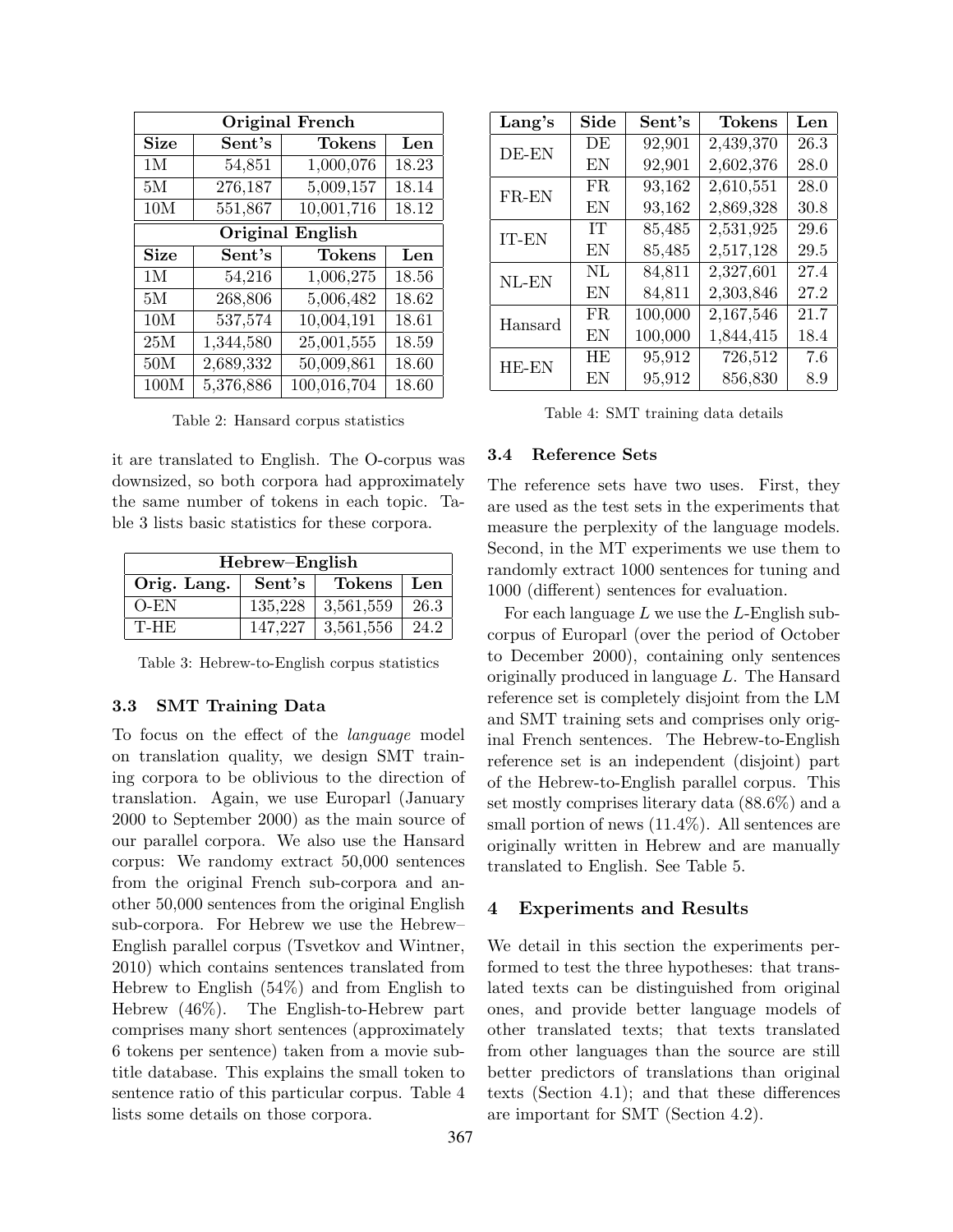| Lang's  | Side      | Sent's | Tokens  | Len   |
|---------|-----------|--------|---------|-------|
| DE-EN   | DE        | 6,675  | 161,889 | 24.3  |
|         | EN        | 6,675  | 178,984 | 26.8  |
| FR-EN   | <b>FR</b> | 8,494  | 260,198 | 30.6  |
|         | EN        | 8,494  | 271,536 | 32.0  |
| IT-EN   | IТ        | 2,269  | 82,261  | 36.3  |
|         | EN        | 2,269  | 78,258  | 34.5  |
| NL-EN   | NL        | 4,593  | 114,272 | 24.9  |
|         | EN        | 4,593  | 105,083 | 22.9  |
| Hansard | FR.       | 8,926  | 193,840 | 21.72 |
|         | EN        | 8,926  | 163,448 | 18.3  |
| HE-EN   | <b>HE</b> | 7,546  | 102,085 | 13.5  |
|         | EN        | 7,546  | 126,183 | 16.7  |

Table 5: Reference sets

### 4.1 Translated vs. Original texts

We train several 4-gram LMs for each Europarl sub-corpus, based on the corpora described in Section 3.2. For each language  $L$ , we train a LM based on texts translated from L, from languages other than  $L$  as well as texts originally written in English. The LMs are applied to the reference set of texts translated from  $L$ , and we compute the perplexity: the fitness of the LM to the reference set. Table 6 details the results, where for each sub-corpus and LM we list the number of unigrams in the test set, the number of out-of-vocabulary items (OOV) and the perplexity (PP). The lowest perplexity (reflecting the best fit) in each sub-corpus is typeset in boldface, and the highest (worst fit) is slanted.

These results overwhelmingly support our hypothesis. For each language  $L$ , the perplexity of the LM that was created from L translations is lowest, followed immediately by the MIX LM. Furthermore, the perplexity of the LM created from originally-English texts is highest in all experiments. In addition, the perplexity of LMs constructed from texts translated from languages other than  $L$  always lies between these two extremes: it is a better fit of the reference set than original texts, but not as good as texts translated from L (or mixture translations). This corroborates the hypothesis that translations form a language in itself, and translations from  $L_1$  to  $L_2$ , form a sub-language, related to yet different from translations from

| German to English translations  |                                |            |                        |  |
|---------------------------------|--------------------------------|------------|------------------------|--|
| Orig. Lang.                     | Unigrams                       | <b>OOV</b> | $\bf PP$               |  |
| <b>MIX</b>                      | 32,238                         | 961        | $\overline{8}3.45$     |  |
| $O-EN$                          | 31,204                         | 1161       | 96.50                  |  |
| T-DE                            | 27,940                         | 963        | 77.77                  |  |
| T-FR                            | 29,405                         | 1141       | 92.71                  |  |
| $T-IT$                          | 28,586                         | 1122       | $\overline{95.14}$     |  |
| T-NL                            | 28,074                         | 1143       | 89.17                  |  |
|                                 | French to English translations |            |                        |  |
| Orig. Lang.                     | Unigrams                       | <b>OOV</b> | $\overline{\text{PP}}$ |  |
| <b>MIX</b>                      | 33,444                         | 1510       | 87.13                  |  |
| $O-EN$                          | 32,576                         | 1961       | 105.93                 |  |
| T-DE                            | 28,935                         | 2191       | 96.83                  |  |
| T-FR                            | 30,609                         | 1329       | 82.23                  |  |
| T-IT                            | 29,633                         | 1776       | 91.15                  |  |
| T-NL                            | 29,221                         | 2148       | 100.18                 |  |
| Italian to English translations |                                |            |                        |  |
|                                 |                                |            |                        |  |
| Orig. Lang.                     | Unigrams                       | <b>OOV</b> | $\bf PP$               |  |
| <b>MIX</b>                      | 33,353                         | 462        | 90.71                  |  |
| $O-EN$                          | 32,546                         | 633        | 107.45                 |  |
| T-DE                            | 28,835                         | 628        | 100.46                 |  |
| $T-FR$                          | 30,460                         | 524        | 92.18                  |  |
| T-IT                            | 29,466                         | 470        | 80.57                  |  |
| T-NL                            | 29,130                         | 675        | 105.07                 |  |
|                                 | Dutch to English translations  |            |                        |  |
| Orig. Lang.                     | Unigrams                       | <b>OOV</b> | $\overline{\text{PP}}$ |  |
| <b>MIX</b>                      | 33,050                         | 651        | 87.37                  |  |
| $O$ -EN                         | 32,064                         | 771        | 100.75                 |  |
| T-DE                            | 28,766                         | 778        | 90.35                  |  |
| T-FR                            | 30,502                         | 775        | 96.38                  |  |
| T-IT                            | 29,386                         | 916        | 99.26                  |  |

Table 6: Fitness of various LMs to the reference set

other languages to  $L_2$ .

A possible explanation for the different perplexity results between the LMs could be the specific contents of the corpora used to compile the LMs. To rule out this possibility and to further emphasize that the corpora are indeed *structurally* different, we conduct more experiments, in which we gradually abstract away from the domain- and content-specific features of the texts and emphasize their syntactic structure. We focus on German-to-English.

First, we remove all punctuation to eliminate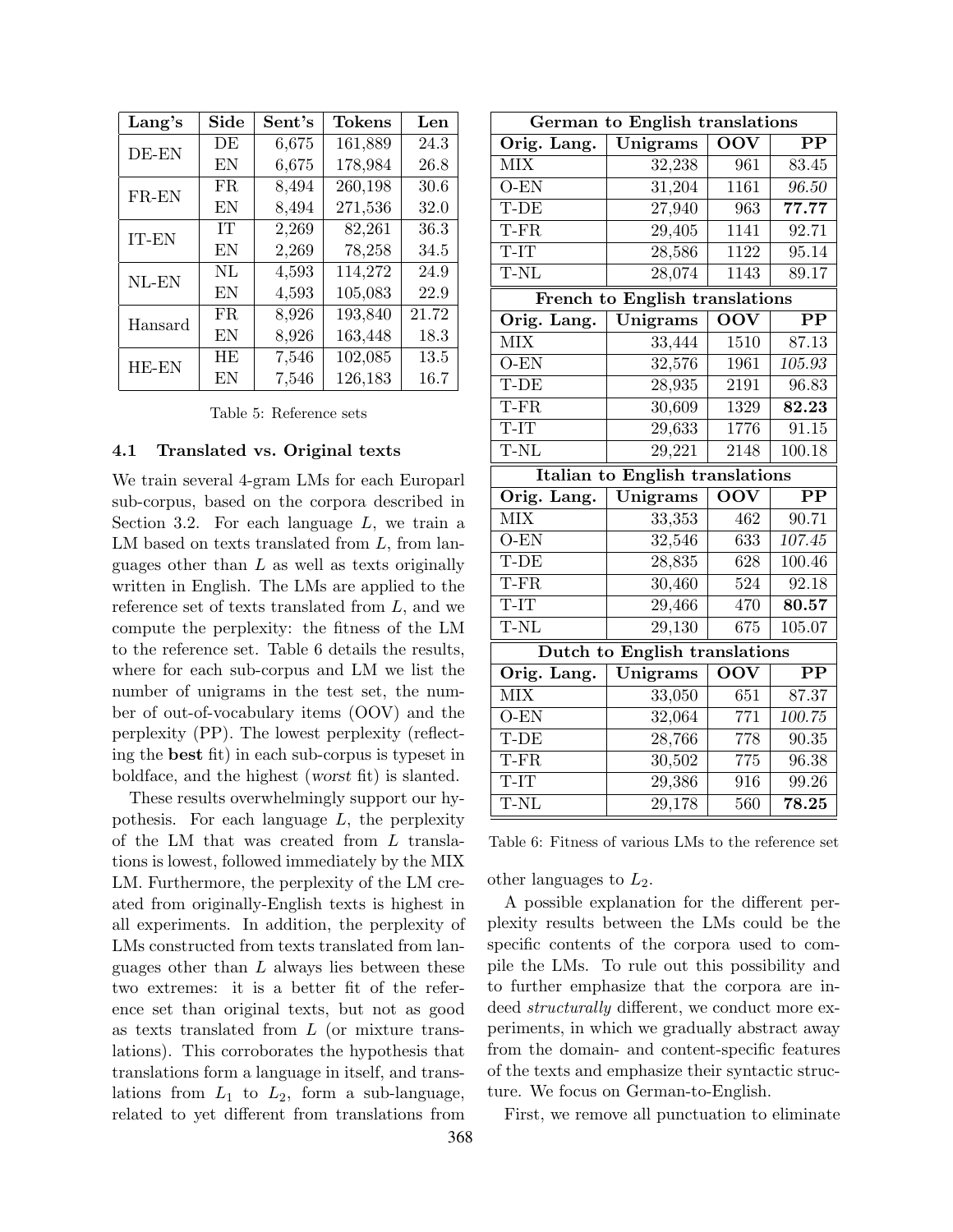possible bias due to differences in punctuation conventions. Then, we use the Stanford Named Entity Recognizer (Finkel et al., 2005) to identify named entities, which we replace with a unique token ('NE'). Next, we replace all nouns with their POS tag; we use the Stanford POS Tagger (Toutanova and Manning, 2000). Finally, for full lexical abstraction, we replace all words with their POS tags.

At each step, we train six language models on O- and T-texts and apply them to the reference set (adapted to the same level of abstraction, of course). As the abstraction of the text increases, we also increase the order of the LMs: From 4-grams for text without punctuation and NE abstraction to 5-grams for noun abstraction to 8-grams for full POS abstraction. The results, which are depicted in Table 7, consistently show that the T-based LM is a better fit to the reference set, albeit to a lesser extent. While we do not show the details here, the same pattern is persistent in all the other Europarl languages we experiment with.

We repeat this experiment with the Hebrewto-English reference set. We train two 4-gram LMs on the O-EN and T-HE corpora. We then apply the two LMs to the reference set and compute the perplexity. The results are presented in Table 8. Although the T-based LM has more OOVs, it is a better fit to the translated text than the O-based LM: Its perplexity is lower by 20.1%. Interestingly, the O-corpus LM has more unique unigrams than the T-corpus LM, supporting the claim of Al-Shabab (1996) that translated texts have lower type-to-token ratio.

We also conduct the above-mentioned abstraction experiments. The results, which are depicted in Table 9, consistently show that the T-based LM is a better fit to the reference set.

Clearly, then, translated LMs better fit the references than original ones, and the differences can be traced back not just to (trivial) specific lexical choice, but also to syntactic structure, as evidenced by the POS abstraction experiments. In fact, in order to retain the low perplexity level of translated texts, a LM based on original texts must be approximately ten times larger. We establish this by experimenting with the Hansard

| <b>No Punctuation</b>    |             |                          |                    |           |
|--------------------------|-------------|--------------------------|--------------------|-----------|
|                          | Orig. Lang. | <b>OOVs</b>              | $\overline{PP}$    | PP diff.  |
| $\overline{\text{MIX}}$  |             | 770                      | 109.36             | 7.58%     |
| $O-EN$                   |             | 946                      | 127.03             | $20.43\%$ |
| T-DE                     |             | 795                      | 101.07             | $0.00\%$  |
| T-FR                     |             | $\overline{909}$         | 122.03             | 17.18%    |
| $T-IT$                   |             | 991                      | 125.36             | 19.38%    |
| T-NL                     |             | 936                      | 117.37             | 13.89%    |
|                          |             | <b>NE Abstraction</b>    |                    |           |
| Orig.                    | Lang.       | $\overline{\text{OOVs}}$ | $\overline{PP}$    | PP diff.  |
| <b>MIX</b>               |             | 643                      | 99.13              | 6.99%     |
| $O-EN$                   |             | $\overline{772}$         | 114.19             | 19.26%    |
| T-DE                     |             | 661                      | 92.20              | $0.00\%$  |
| T-FR                     |             | 752                      | 110.22             | 16.35%    |
| T-IT                     |             | 823                      | 112.72             | 18.21%    |
| T-NL                     |             | 771                      | 105.81             | 12.86%    |
|                          |             | Noun Abstraction         |                    |           |
| Orig.                    | Lang.       | <b>OOVs</b>              | $\overline{PP}$    | PP diff.  |
|                          |             |                          |                    |           |
| $\overline{\text{MIX}}$  |             | 400                      | 38.48              | 4.71%     |
| $\overline{\text{O-EN}}$ |             | 459                      | 42.06              | 12.80%    |
| T-DE                     |             | 405                      | $\overline{36.67}$ | $0.00\%$  |
| T-FR                     |             | 472                      | 40.96              | 10.47%    |
| T-IT                     |             | 489                      | 41.39              | 11.39%    |
| T-NL                     |             | 440                      | 39.54              | $7.26\%$  |
|                          |             | <b>POS</b> Abstraction   |                    |           |
|                          | Orig. Lang. | $\overline{\text{OOVs}}$ | $\bf PP$           | PP diff.  |
| <b>MIX</b>               |             | $\overline{0}$           | 8.02               | 1.22%     |
| $O$ -EN                  |             | $\overline{0}$           | 8.19               | 3.31%     |
| T-DE                     |             | $\overline{0}$           | 7.92               | $0.00\%$  |
| T-FR                     |             | $\overline{0}$           | 8.10               | 2.16%     |
| $T-IT$                   |             | $\overline{0}$           | 8.12               | 2.50%     |

Table 7: Fitness of O- vs. T-based LMs to the reference set (DE-EN), different abstraction levels

corpus. The results are persistent, but are omitted for lack of space.

# 4.2 Original vs. Translated LMs for MT

The last hypothesis we test is whether a better fitting language model yields a better machine translation system. In other words, we expect the T-based LMs to outperform the Obased LMs when used as part of an MT system. We construct German-to-English, Frenchto-English, Italian-to-English and Dutch-to-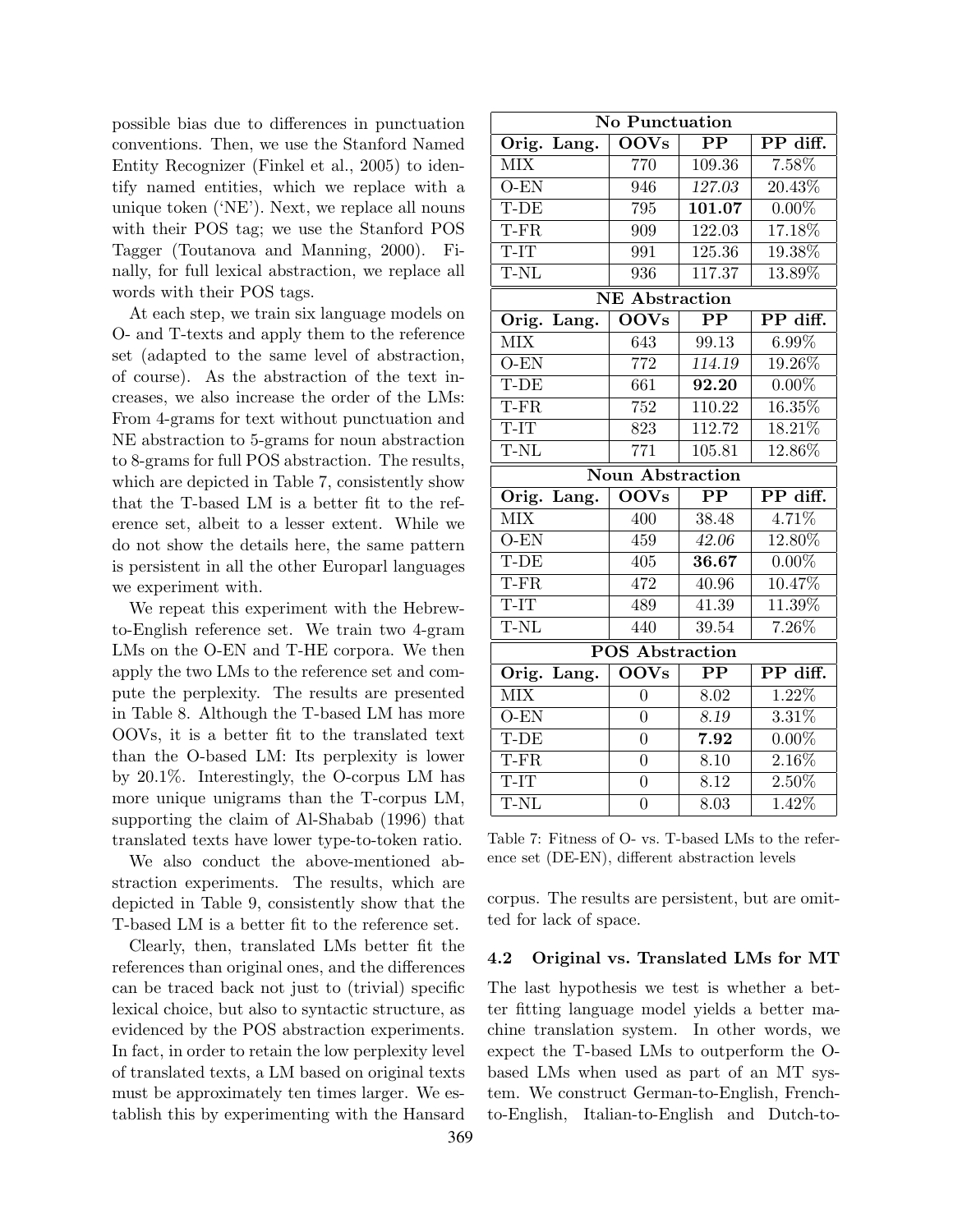| Hebrew to English translations |        |       |                                               |  |
|--------------------------------|--------|-------|-----------------------------------------------|--|
| Orig. Lang.   Unigrams   OOV   |        |       | $\bf PP$                                      |  |
| O-EN                           | 74,305 | 2,955 | 282.75                                        |  |
| <b>T-HE</b>                    | 61,729 | 3.253 | $\begin{array}{c} \boxed{226.02} \end{array}$ |  |

Table 8: Fitness of O- vs. T-based LMs to the reference set (HE-EN)

| <b>No Punctuation</b> |                         |           |          |  |
|-----------------------|-------------------------|-----------|----------|--|
| Orig. Lang.           | <b>OOVs</b>             | $\bf PP$  | PP diff. |  |
| $O-EN$                | 2,601                   | 442.95    | 19.2%    |  |
| T-HE                  | 2,922                   | 358.11    | $0.0\%$  |  |
|                       | <b>NE</b> Abstraction   |           |          |  |
| Orig. Lang.           | <b>OOVs</b>             | <b>PP</b> | PP diff. |  |
| O-EN                  | 1,794                   | 350.3     | 17.3%    |  |
| T-HE                  | 2,038                   | 289.71    | $0.0\%$  |  |
|                       | <b>Noun Abstraction</b> |           |          |  |
| Orig. Lang.           | <b>OOVs</b>             | <b>PP</b> | PP diff. |  |
| $O-EN$                | 679                     | 93.31     | 12.4%    |  |
| T-HE                  | 802                     | 81.72     | $0.0\%$  |  |
|                       | <b>POS Abstraction</b>  |           |          |  |
| Orig. Lang.           | <b>OOVs</b>             | $\bf PP$  | PP diff. |  |
| $O$ -EN               | $\mathbf{0}$            | 11.47     | $6.2\%$  |  |
| T-HE                  | 0                       | 10.76     | $0.0\%$  |  |

Table 9: Fitness of O- vs. T-based LMs to the reference set (HE-EN), different abstraction levels

English MT systems using the Moses phrasebased SMT toolkit (Koehn et al., 2007). The systems are trained on the parallel corpora described in Section 3.3. We use the reference sets (Section 3.4) as follows: 1,000 sentences are randomly extracted for minimum error-rate tuning (Och, 2003), and another set of 1,000 sentences is randomly used for evaluation. Each system is built and tuned with six different LMs: MIX, O-based and four T-based (Section 3.2). We use BLEU (Papineni et al., 2002) to evaluate translation quality. The results are listed in Table 10.

These results are consistent: the translatedfrom-source systems outperform all other systems; mixture models come second; and systems that use original English LMs always perform worst. We test the statistical significance of differences between various MT systems using the bootstrap resampling method (Koehn, 2004). In all experiments, the best system (translatedfrom-source LM) is significantly better than all

|        | DE to EN |            | IT to EN    |
|--------|----------|------------|-------------|
| LM     | BLEU     | LM         | <b>BLEU</b> |
| МIХ    | 21.95    | <b>MIX</b> | 26.79       |
| $O-EN$ | 21.35    | O-EN       | 25.69       |
| T-DE   | 22.42    | T-DE       | 25.86       |
| T-FR   | 21.47    | T-FR       | 26.56       |
| T-IT   | 21.79    | T-IT       | 27.28       |
| T-NL   | 21.59    | T-NL       | 25.77       |
|        |          |            |             |
|        | FR to EN |            | NL to EN    |
| LM     | BLEU     | LM         | <b>BLEU</b> |
| МIХ    | 25.43    | MIX        | 25.17       |
| O-EN   | 24.85    | O-EN       | 24.46       |
| T-DE   | 25.03    | T-DE       | 25.12       |
| T-FR   | 25.91    | T-FR       | 24.79       |
| T-IT   | 25.44    | T-IT       | 24.93       |

Table 10: Machine translation with various LMs

other systems  $(p < 0.05)$ ; (even more) significantly better than the O-EN system  $(p < 0.01)$ ; and the mixture systems are significantly better than the O-EN systems  $(p < 0.01)$ .

We also construct a Hebrew-to-English MT system using Moses' factored translation model (Koehn and Hoang, 2007). Every token in the training corpus is represented as two factors: surface form and lemma. Moreover, the Hebrew input is fully segmented. The system is built and tuned with O- and T-based LMs. Table 11 depicts the performance of the systems. The T-based LM yields a statistically better BLEU score than the O-based system.

| LM         | <b>BLEU</b> | p-value |
|------------|-------------|---------|
| O-based LM | 11.98       | 0.012   |
| T-based LM | 12.57       |         |

Table 11: Hebrew-to-English MT results

The LMs used in the above experiments are small. We now want to assess whether the benefits of using translated LMs carry over to scenarios where large original corpora exist. We build yet another set of French-to-English MT systems. We use the Hansard SMT translation model and Hansard LMs to train nine MT systems, three with varying sizes of translated texts and six with varying sizes of original texts.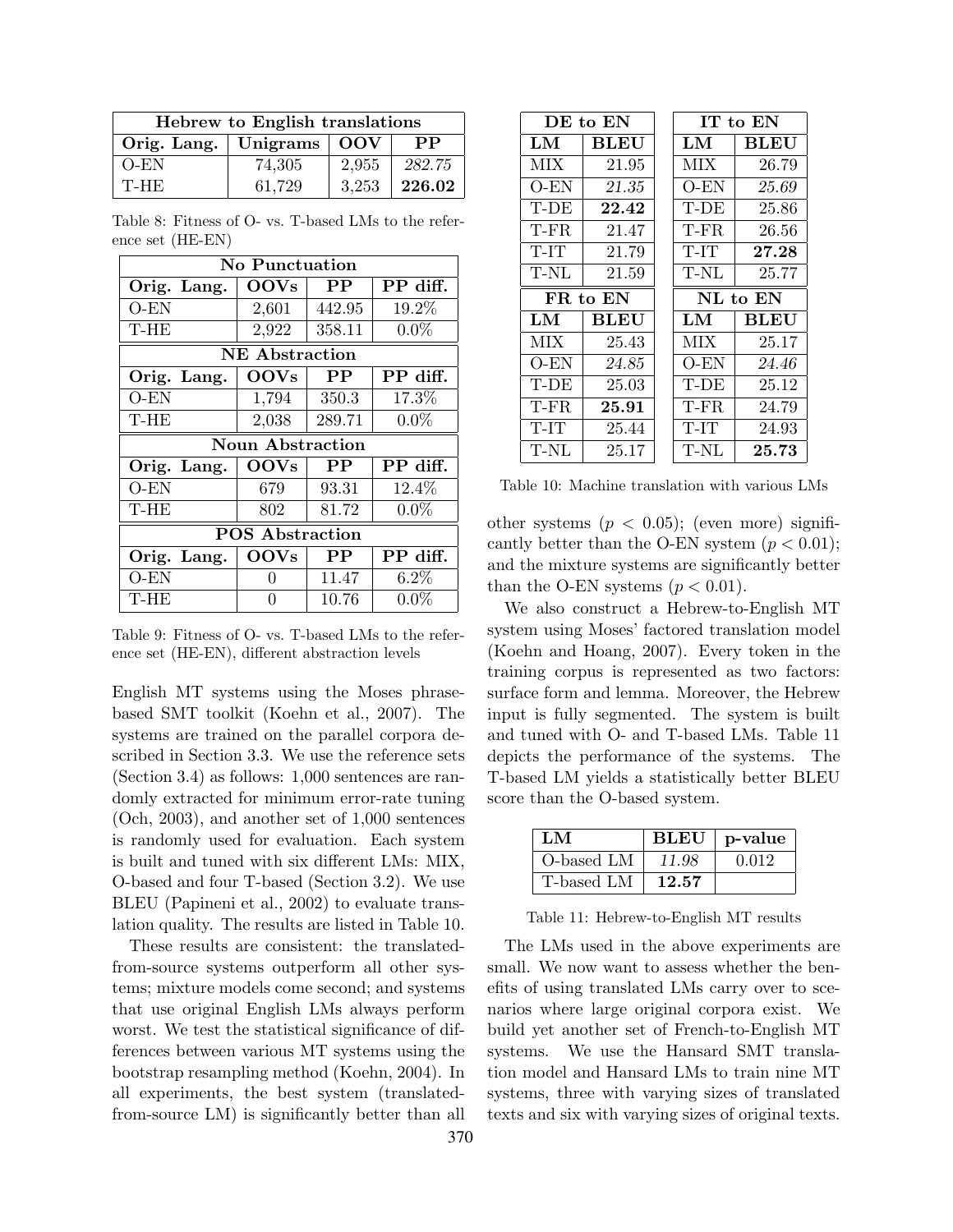We tune and evaluate on the Hansard reference set. In another set of experiments we use the Europarl French-to-English scenario (using Europarl corpora for the translation model and for tuning and evaluation), but we use the nine Hansard LMs to see whether our findings are consistent also when LMs are trained on out-ofdomain (but similar genre) material.

Table 12 shows that the original English LMs should be enlarged by a factor of ten to achieve translation quality similar to that of translationbased LMs. In other words, much smaller translated LMs perform better than much larger original ones, and this is true for various LM sizes.

|             | In-Domain               |             | Out-of-Domain           |
|-------------|-------------------------|-------------|-------------------------|
|             | <b>Original French</b>  |             | <b>Original French</b>  |
| Size        | <b>BLEU</b>             | <b>Size</b> | <b>BLEU</b>             |
| 1M          | 34.05                   | 1 M         | 18.87                   |
| 5M          | 35.12                   | 5M          | 23.90                   |
| 10M         | 35.65                   | 10M         | 24.36                   |
|             | <b>Original English</b> |             | <b>Original English</b> |
|             |                         |             |                         |
| <b>Size</b> | <b>BLEU</b>             | <b>Size</b> | <b>BLEU</b>             |
| 1 M         | 32.57                   | 1M          | 18.68                   |
| 5М          | 33.37                   | 5M          | 23.02                   |
| 10M         | 33.92                   | 10M         | 23.45                   |
| 25M         | 34.71                   | 25M         | 23.82                   |
| 50M         | 34.85                   | 50M         | 23.95                   |

Table 12: The effect of LM size on MT performance

## 5 Discussion

We use language models computed from different types of corpora to investigate whether their fitness to a reference set of translatedto-English sentences can differentiate between them (and, hence, between the corpora on which they are based). Our main findings are that LMs compiled from manually translated corpora are much better predictors of translated texts than LMs compiled from original-language corpora of the same size. The results are robust, and are sustainable even when the corpora and the reference sentences are abstracted in ways that retain their syntactic structure but ignore specific word meanings. Furthermore, we show that translated LMs are better predictors of translated

sentences even when the LMs are compiled from texts translated from languages other than the source language. However, LMs based on texts translated from the source language still outperform LMs translated from other languages.

We also show that MT systems based on translated-from-source-language LMs outperform MT systems based on originals LMs or LMs translated from other languages. Again, these results are robust and the improvements are statistically significant. This effect seems to be amplified as translation quality improves. Furthermore, our results show that original LMs require ten times more data to exhibit the same fitness to the reference set and the same translation quality as translated LMs.

More generally, this study confirms that insights drawn from the field of theoretical translation studies, namely the dual claim according to which (1) translations as such differ from originals, and (2) translations from different source languages differ from each other, can be verified experimentally and contribute to the performance of machine translation.

Future research is needed in order to understand why this is the case. One plausible hypothesis is that recurrent multiword expressions in the source language are frequently solved by human translations and each of these expressions converges to a set of high-quality translation equivalents which are represented in the LM. Another hypothesis is that since translation-based LMs represent a simplified mode of language use, the error potential is smaller. We therefore expect translation-based LMs to use more unmarked forms.

This work also bears on language typology: we conjecture that LMs compiled from texts translated not from the original language, but from a closely related one, can be better than texts translated from a more distant language. Some of our results support this hypothesis, but more research is needed in order to establish it.

# Acknowledgements

This research was supported by the Israel Science Foundation (grant No. 137/06). We are grateful to Alon Lavie for his consistent help.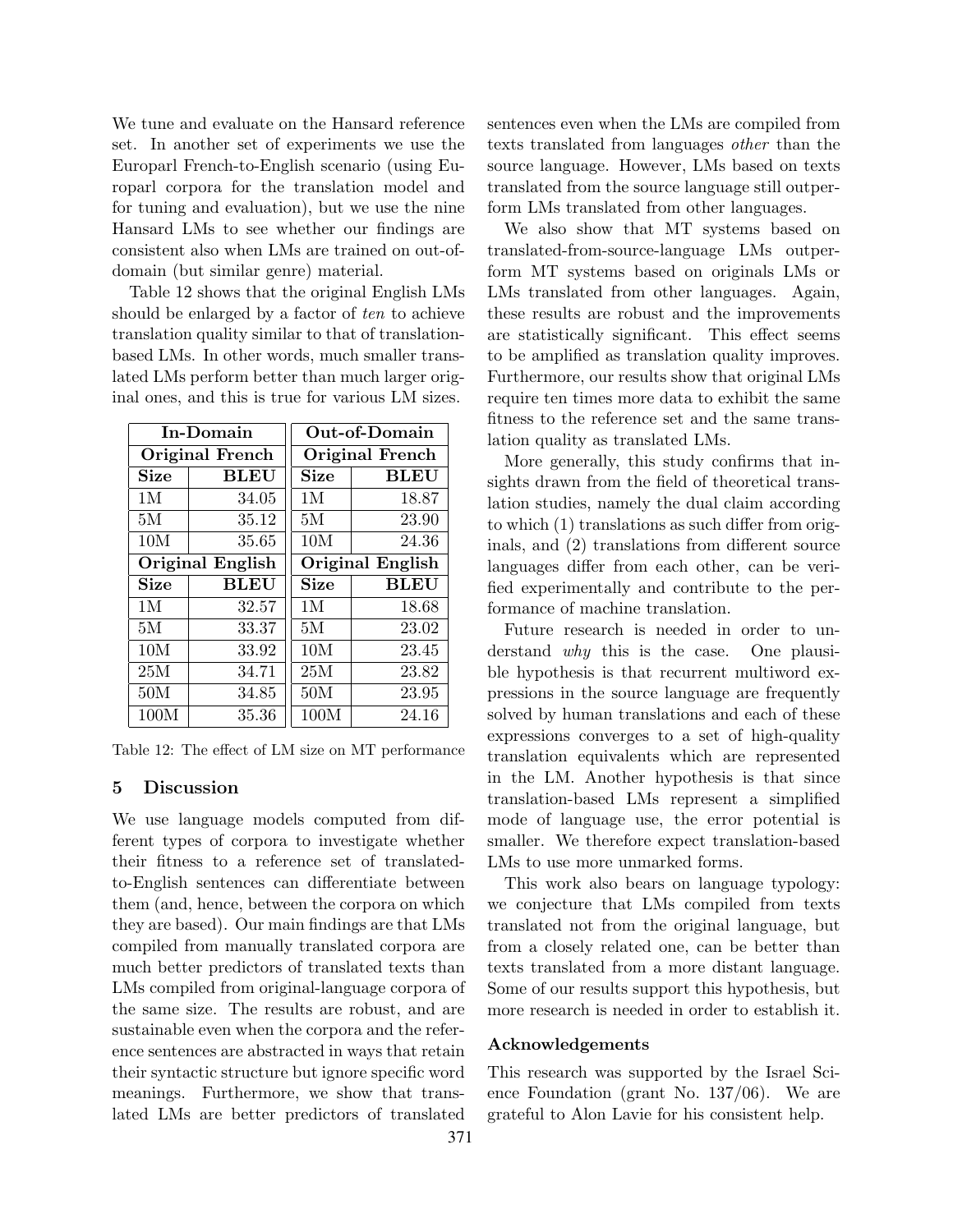# References

- Omar S. Al-Shabab. Interpretation and the language of translation: creativity and conventions in translation. Janus, Edinburgh, 1996.
- Lalit R. Bahl, Frederick Jelinek, and Robert L. Mercer. A maximum likelihood approach to continuous speech recognition. IEEE Transactions on Pattern Analysis and Machine Intelligence, 5(2):179–190, 1983.
- Mona Baker. Corpus linguistics and translation studies: Implications and applications. In Gill Francis Mona Baker and Elena Tognini-Bonelli, editors, Text and technology: in honour of John Sinclair, pages 233–252. John Benjamins, Amsterdam, 1993.
- Mona Baker. Corpora in translation studies: An overview and some suggestions for future research. Target, 7(2):223–243, September 1995.
- Mona Baker. Corpus-based translation studies: The challenges that lie ahead. In Gill Francis Mona Baker and Elena Tognini-Bonelli, editors, Terminology, LSP and Translation. Studies in language engineering in honour of Juan C. Sager, pages 175–186. John Benjamins, Amsterdam, 1996.
- Marco Baroni and Silvia Bernardini. A new approach to the study of Translationese: Machine-learning the difference between original and translated text. Literary and Linguistic Computing, 21(3):259–274, September 2006. URL http://llc.oxfordjournals. org/cgi/content/short/21/3/259?rss=1.
- Thorsten Brants and Peng Xu. Distributed language models. In *Proceedings of Human* Language Technologies: The 2009 Annual Conference of the North American Chapter of the Association for Computational Linguistics, Companion Volume: Tutorial Abstracts, pages 3–4, Boulder, Colorado, May 2009. Association for Computational Linguistics. URL http://www.aclweb.org/ anthology/N/N09/N09-4002.
- Jenny Rose Finkel, Trond Grenager, and Christopher Manning. Incorporating nonlocal information into information extraction

systems by gibbs sampling. In ACL '05: Proceedings of the 43rd Annual Meeting on Association for Computational Linguistics, pages 363–370, Morristown, NJ, USA, 2005. Association for Computational Linguistics. doi: http://dx.doi.org/10.3115/1219840.1219885.

- William Frawley. Prolegomenon to a theory of translation. In William Frawley, editor, Translation. Literary, Linguistic and Philosophical Perspectives, pages 159–175. University of Delaware Press, Newark, 1984.
- Martin Gellerstam. Translationese in Swedish novels translated from English. In Lars Wollin and Hans Lindquist, editors, Translation Studies in Scandinavia, pages 88–95. CWK Gleerup, Lund, 1986.
- Iustina Ilisei, Diana Inkpen, Gloria Corpas Pastor, and Ruslan Mitkov. Identification of translationese: A machine learning approach. In Alexander F. Gelbukh, editor, Proceedings of CICLing-2010: 11th International Conference on Computational Linguistics and Intelligent Text Processing, volume 6008 of Lecture Notes in Computer Science, pages 503–511. Springer, 2010. ISBN 978-3- 642-12115-9. URL http://dx.doi.org/10. 1007/978-3-642-12116-6.
- Frederick Jelinek, Robert L. Mercer, Lalit R. Bahl, and J. K. Baker. Perplexity—a measure of the difficulty of speech recognition tasks. Journal of the Acoustical Society of America, 62:S63, November 1977. Supplement 1.
- Daniel Jurafsky and James H. Martin. Speech and Language Processing: An Introduction to Natural Language Processing, Computational Linguistics and Speech Recognition. Prentice Hall, second edition, February 2008. ISBN 013122798X. URL http://www.worldcat. org/isbn/013122798X.
- Philipp Koehn. Statistical significance tests for machine translation evaluation. In Proceedings of EMNLP 2004, pages 388–395, Barcelona, Spain, July 2004. Association for Computational Linguistics.

Philipp Koehn. Europarl: A parallel corpus for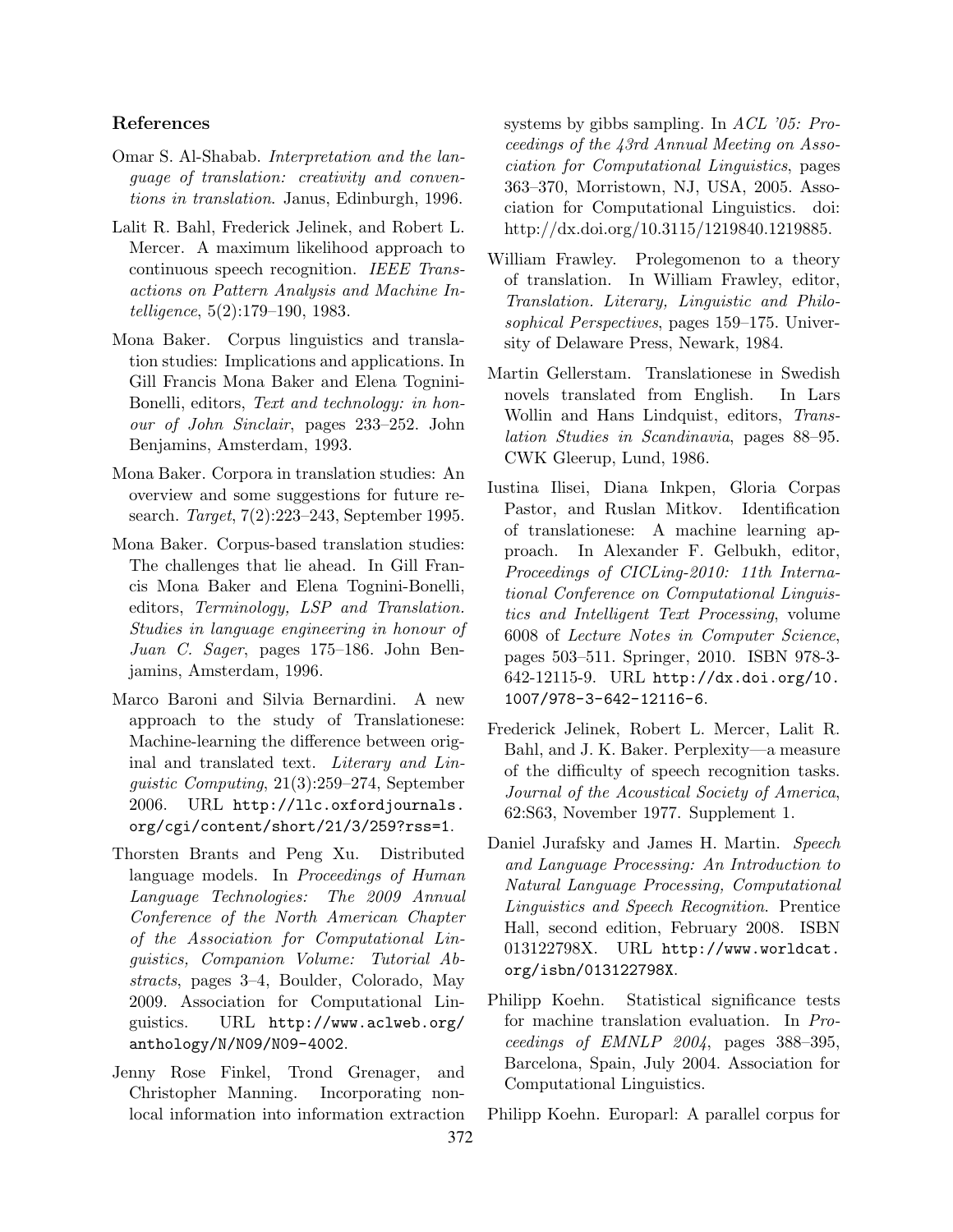statistical machine translation. MT Summit, 2005.

- Philipp Koehn and Hieu Hoang. Factored translation models. In Proceedings of the 2007 Joint Conference on Empirical Methods in Natural Language Processing and Computational Natural Language Learning (EMNLP-CoNLL), pages 868–876, Prague, Czech Republic, June 2007. Association for Computational Linguistics. URL http://www.aclweb. org/anthology/D/D07/D07-1091.
- Philipp Koehn, Franz Josef Och, and Daniel Marcu. Statistical phrase-based translation. In NAACL '03: Proceedings of the 2003 Conference of the North American Chapter of the Association for Computational Linguistics on Human Language Technology, pages 48– 54. Association for Computational Linguistics, 2003.
- Philipp Koehn, Hieu Hoang, Alexandra Birch, Chris Callison-Burch, Marcello Federico, Nicola Bertoldi, Brooke Cowan, Wade Shen, Christine Moran, Richard Zens, Chris Dyer, Ondrej Bojar, Alexandra Constantin, and Evan Herbst. Moses: Open source toolkit for statistical machine translation. In Proceedings of the 45th Annual Meeting of the Association for Computational Linguistics Companion Volume Proceedings of the Demo and Poster Sessions, pages 177–180, Prague, Czech Republic, June 2007. Association for Computational Linguistics. URL http:// www.aclweb.org/anthology/P07-2045.
- David Kurokawa, Cyril Goutte, and Pierre Isabelle. Automatic detection of translated text and its impact on machine translation. In Proceedings of MT-Summit XII, 2009.
- Franz Josef Och. Minimum error rate training in statistical machine translation. In ACL '03: Proceedings of the 41st Annual Meeting on Association for Computational Linguistics, pages 160–167, Morristown, NJ, USA, 2003. Association for Computational Linguistics. doi: http://dx.doi.org/10.3115/1075096. 1075117.
- Kishore Papineni, Salim Roukos, Todd Ward,

and Wei-Jing Zhu. BLEU: a method for automatic evaluation of machine translation. In ACL '02: Proceedings of the 40th Annual Meeting on Association for Computational Linguistics, pages 311–318, Morristown, NJ, USA, 2002. Association for Computational Linguistics. doi: http://dx.doi.org/10.3115/ 1073083.1073135.

- Anthony Pym and Grzegorz Chrupala. The quantitative analysis of translation flows in the age of an international language. In Albert Branchadell and Lovell M. West, editors, Less Translated Languages, pages 27–38. John Benjamins, Amsterdam, 2005.
- Diana Santos. On grammatical translationese. In In Koskenniemi, Kimmo (comp.), Short papers presented at the Tenth Scandinavian Conference on Computational Linguistics (Helsinki, pages 29–30, 1995.
- Andreas Stolcke. SRILM—an extensible language modeling toolkit. In Procedings of International Conference on Spoken Language Processing, pages 901–904, 2002. URL citeseer.ist.psu.edu/stolcke02srilm. html.
- Gideon Toury. In Search of a Theory of Translation. The Porter Institute for Poetics and Semiotics, Tel Aviv University, Tel Aviv, 1980.
- Gideon Toury. Descriptive Translation Studies and beyond. John Benjamins, Amsterdam / Philadelphia, 1995.
- Kristina Toutanova and Christopher D. Manning. Enriching the knowledge sources used in a maximum entropy part-of-speech tagger. In Proceedings of the 2000 Joint SIGDAT conference on Empirical methods in natural language processing and very large corpora, pages 63–70, Morristown, NJ, USA, 2000. Association for Computational Linguistics. doi: http://dx.doi.org/10.3115/1117794.1117802.
- Yulia Tsvetkov and Shuly Wintner. Automatic acquisition of parallel corpora from websites with dynamic content. In *Proceedings of* the Seventh conference on International Language Resources and Evaluation (LREC'10),